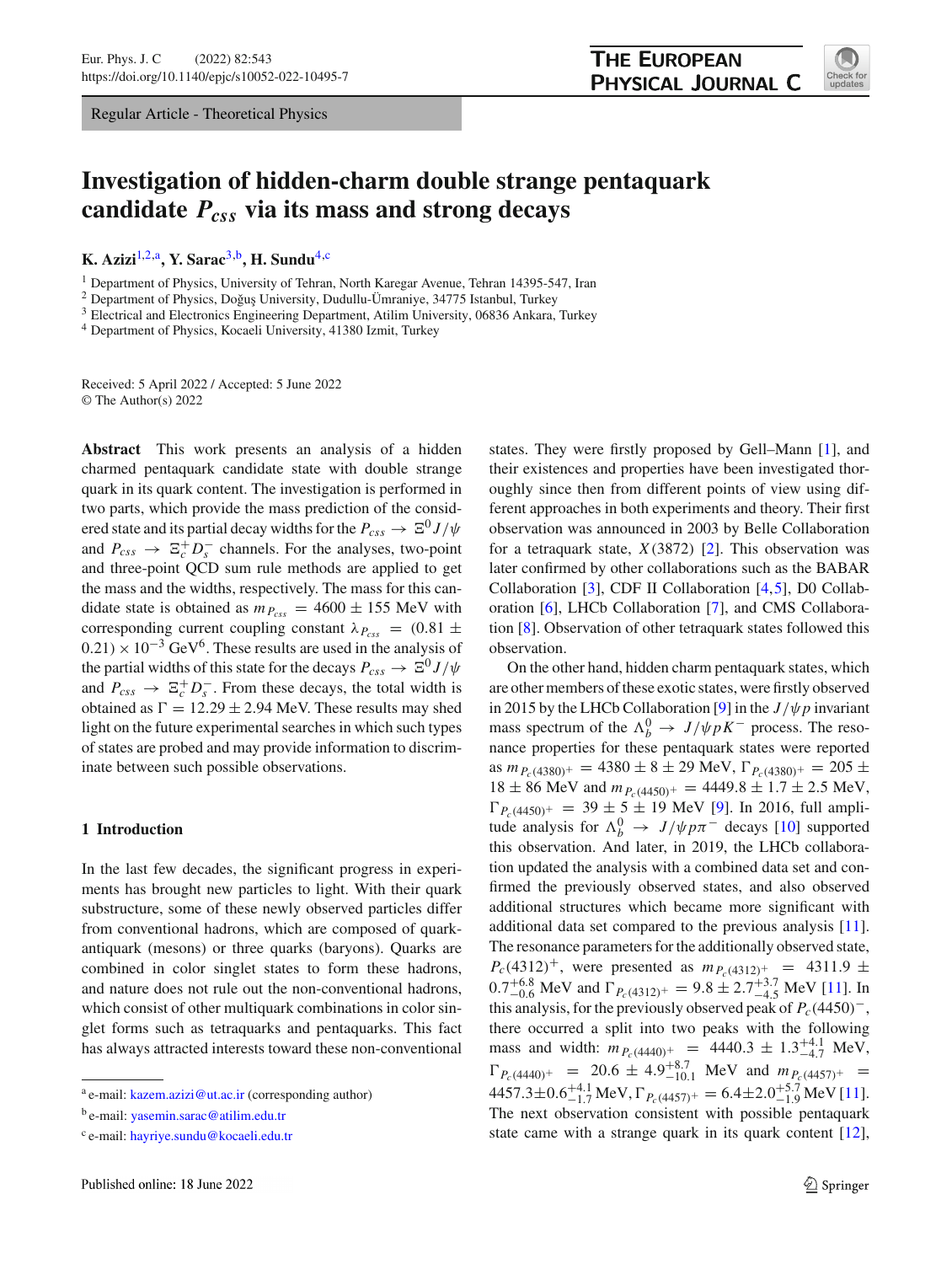which was observed in the  $J/\psi \Lambda$  invariant mass distribution analysis of the  $\Xi_b^- \to J/\psi \Lambda K^-$  decays and denoted as  $P_{cs}(4459)$ , with mass  $m_{P_{cs}(4459)} = 4458.8 \pm 2.9^{+4.7}_{-1.1}$  MeV and width  $17.3 \pm 6.5^{+8.0}_{-5.7}$  MeV. Very recently the LHCb Collaboration announced an evidence for a pentaquark candidate state in the  $B_s^0 \rightarrow J/\psi p \bar{p}$  decays with mass and width  $m_{P_c(4337)} = 4337^{+7+2}_{-4-2}$  MeV and  $\Gamma_{P_c(4337)} =$  $29^{+26+14}_{-12-14}$  MeV, respectively [\[13\]](#page-8-12).

Though the possible pentaquark states have been investigated before all these observations, with these experimental findings, they have recaptured the theoretical attentions over themselves again, and they were extensively investigated for their different properties using various theoretical approaches. Their spectroscopy and interactions were examined to explain their substructures and quantum numbers. Among the considered possible substructures is the molecular interpretation suggested based on their closeness to the meson baryon thresholds. The molecular structure was taken into account in the one-pion-exchange model [\[14\]](#page-8-13), in the QCD sum rules method  $[15–18]$  $[15–18]$ , in the quasipotential Bethe-Salpeter equation approach [\[19](#page-9-1)[,20](#page-9-2)], in the contactrange effective field theory approach [\[21](#page-9-3)], in the effective Lagrangian approach [\[22](#page-9-4),[23\]](#page-9-5), in the constituent chiral quark model [\[24\]](#page-9-6) and in the chiral perturbation theory [\[25](#page-9-7)]. The meson baryon molecular interpretation was also adopted in Refs. [\[26](#page-9-8)[–39](#page-9-9)]. Reference [\[40\]](#page-9-10) used the dynamically constrained phase space coalescence model and the parton and hadron cascade model and studied three kinds of possible structures for the  $P_c$  states, which are the pentaquark state, the nucleus-like state, and the molecular state. These states were also considered to be compact pentaquark states. In Refs. [\[38,](#page-9-11)[41](#page-9-12)[–58\]](#page-9-13), the substructures of the pentaquark states were treated to be diquark-diquark-antiquark forms. Another possible substructure, diquark-triquark, was also investigated in Refs. [\[38,](#page-9-11)[55](#page-9-14)[,59](#page-9-15)]. The possibility of their being kinematical effect was regarded in Refs. [\[60](#page-9-16)[–65\]](#page-9-17). In Ref. [\[66\]](#page-9-18), the newly observed  $P_c(4337)$  was considered by developing a model to analyze the data on  $B_s^0 \rightarrow J/\psi p \bar{p}$ . Despite all these works, both the substructure and quantum numbers of these observed states are still not certain and they need further investigations both theoretically and experimentally for their clarifications. While many works were devoted to explain the properties of the observed pentaquark states, others were carrying the aim of offering new possible pentaquark states with different quark contents to be observed in future experimental investigations. Among these works are the ones given in Refs. [\[67](#page-9-19)[–87\]](#page-10-0).

There are many works devoted to the investigation of these states. However, their properties are still not certain, and there are ambiguities in their substructures and the quantum numbers as well. Different works suggested different interpretations for the properties of the observed pentaquark states.

To clarify all these ambiguities, we need more investigations on the properties of both the observed states and the new possible ones to be observed. In these investigations, either complementary reactions or some other decay modes can be considered for the presently observed pentaquark states, or the new particles that are possible to be observed can be probed, to provide inputs to the experiments, by their spectroscopic properties or possible decay modes. The analyses for such processes can be found in Refs. [\[68](#page-9-20)[,69](#page-9-21)[,84](#page-9-22),[88](#page-10-1)[–102](#page-10-2)].

It is natural to expect observations of new pentaquark states, with different quark contents than the observed ones, in the near future. So far, with this expectation, some of such states were investigated. For instance, the pentaquark states with bottom quark were probed in Refs. [\[14](#page-8-13)[,75](#page-9-23)[,103](#page-10-3)– [107](#page-10-4)]. The pentaquark candidates with single or triple charm quark were investigated in Ref. [\[76\]](#page-9-24) with a molecular interpretation. With the expectation to observe the fully-heavy pentaquark states, these types of pentaquark structures were considered in Refs. [\[78,](#page-9-25)[108](#page-10-5)[–110\]](#page-10-6). Another possible candidate for such states is the ones including strange quarks. The pentaquark with double strange quark was examined in Refs. [\[80\]](#page-9-26) with molecular interpretation using the one-bosonexchange model. In Ref. [\[81](#page-9-27)], the pentaquark with triple strange quarks was considered. In Refs. [\[111](#page-10-7)[,112](#page-10-8)] the hadroquarkonium model was used to search for the double strange pentaquarks. The pentaquarks with triple strange quark were analyzed in Ref. [\[113\]](#page-10-9) in the meson-baryon molecular picture via the one-boson exchange model. In this respect, theoretical works involving the predictions for possible new pentaquark states may shed light on experimental investigations. With this motivation, in this work, we investigate a possible hidden charm pentaquark state involving double strange quarks. To this end, we apply the QCD sum rules method [\[114](#page-10-10)[–116\]](#page-10-11) which is among the powerful methods, and provided consistent predictions so far with the observed hadrons. In the application of the method, the main input is the proper interpolating field for the considered state. For the present study, we work with an interpolating field in the diquark-diquarkantiquark form and with  $J^P = \frac{1}{2}$  spin-parity quantum numbers. Using the two-point QCD sum rule analysis, we first calculate the mass and current coupling constant of the candidate pentaquark state. Then we use these findings in the calculation of the widths of its strong decays to  $\Xi^0 J/\psi$  and  $E_c^+ D_s^-$ .

The outline of the article is as follows: in Sect. [2](#page-2-0) we present the two-point QCD sum rule analysis to calculate the mass and current coupling constant of the considered state (in what follows it is labeled as  $P_{css}$ ) and present the analyses of the obtained results. Sections [3](#page-4-0) and [4](#page-6-0) are devoted to the calculation of the strong decay widths of the *Pcss* state to the states  $\Xi^0 J/\psi$  and  $\Xi_c^+ D_s^-$  via the application of three-point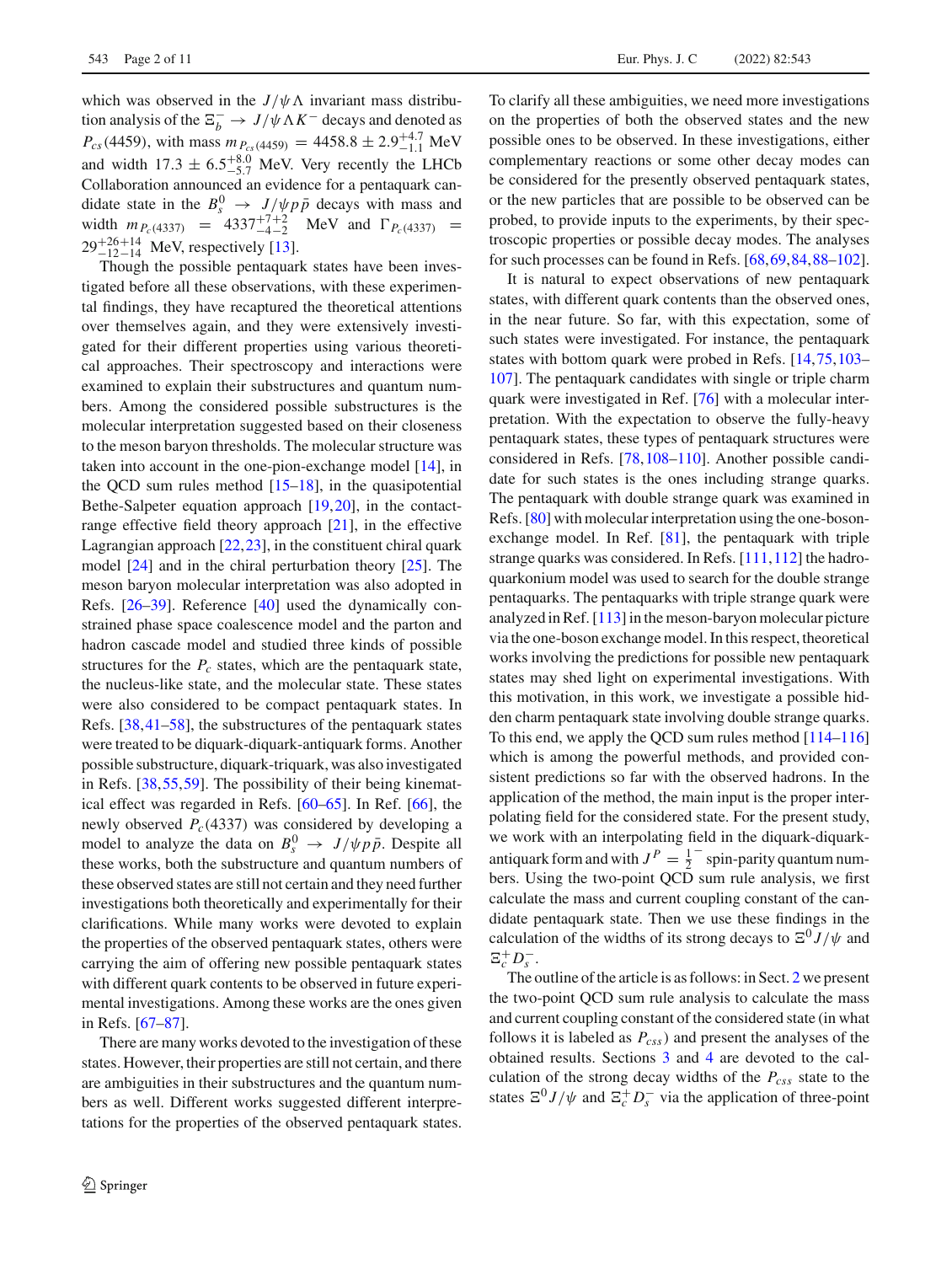QCD sum rules, respectively. The last section presents the summary and conclusion.

### <span id="page-2-0"></span>**2 The mass of** *Pcss* **state**

In this section, the mass of the candidate double strange pentaquark state is obtained. The starting point is to consider the following two-point correlation function:

<span id="page-2-2"></span>
$$
\Pi(q) = i \int d^4x e^{iq \cdot x} \langle 0| \mathcal{T} \{ \eta_{P_{\text{CSS}}}(x) \bar{\eta}_{P_{\text{CSS}}}(0) \} | 0 \rangle, \tag{1}
$$

where  $T$  is the time ordering operator and  $\eta^{P_{\text{css}}}$  is the interpolating current for the candidate pentaquark state  $P_{\text{css}}$ . In this work, we use an interpolating current in the diquarkdiquark-antiquark form with spin- $\frac{1}{2}$  and negative parity. The interpolating current has the following explicit form:

<span id="page-2-4"></span>
$$
\eta_{P_{CSS}} = \epsilon^{ila} \epsilon^{ijk} \epsilon^{lmn} u_j^T C \gamma_5 s_k s_m^T C \gamma_5 c_n C \bar{c}_a^T.
$$
 (2)

The interpolating current is constructed considering the valance quark content and the assumed quantum numbers of the state. *u*,*s*, and *c* in the interpolating current correspond to the respective quark fields, and  $C$  is the charge conjugation matrix.

The two-point correlation function is calculated following two paths. The first path gives its result in terms of hadronic degrees of freedom, such as the mass and current coupling constant of the considered state. Due to that, this side is named as the hadronic or physical side of the calculation. The calculation following the second path results in terms containing QCD degrees of freedom such as masses of the quarks, quark-gluon condensates, and QCD coupling constant, hence called as QCD side of the calculation. These two sides are matched via dispersion relation and give us the QCD sum rules through which we get the physical quantities under question. On both sides, there appear various Lorentz structures. In the match of the results, one considers one of the appropriate Lorentz structures present on each side, and to further improve the results, Borel transformation is applied to both sides to suppress the contributions of higher states and continuum.

In the calculation of the physical side, a complete set of intermediate states, with the same quantum numbers of the considered one, is substituted into the correlation function treating the interpolating current as annihilation and creation operator for the hadrons which have the same quantum numbers and quark contents of the interpolating current. Performing the integration over four-*x*, we obtain the correlator in this part as

<span id="page-2-1"></span>
$$
\Pi^{\text{Had}}(q) = \frac{\langle 0|\eta_{P_{\text{CSS}}}|P_{\text{CSS}}(q,s)\rangle \langle P_{\text{CSS}}(q,s)|\bar{\eta}_{P_{\text{CSS}}}|0\rangle}{m_{P_{\text{CSS}}}^2 - q^2} + \cdots, \quad (3)
$$

where  $\cdots$  is used to represent the higher states and continuum.  $|P_{css}(q, s)\rangle$  represents the one-particle pentaquark state with momentum *q* and spin *s*. The matrix elements in the Eq. [\(3\)](#page-2-1) have the following form given in terms of the current coupling constant  $\lambda$  and Dirac spinor,  $u_{P_{\text{css}}}(q, s)$ , with spin *s*:

$$
\langle 0|\eta_{P_{CSS}}|P_{CSS}(q,s)\rangle = \lambda u_{P_{CSS}}(q,s). \tag{4}
$$

When the last equation is substituted inside Eq.  $(3)$ , with the summation over the spin

$$
\sum_{s} u_{P_{CSS}}(q, s)\bar{u}_{P_{CSS}}(q, s) = \hat{q} + m_{P_{CSS}},\tag{5}
$$

the result of the hadronic side turns into

$$
\Pi^{\text{Had}}(q) = \frac{\lambda^2 (q + m_{P_{\text{css}}})}{m_{P_{\text{css}}}^2 - q^2} + \cdots.
$$
 (6)

The hadronic side finally takes the following form after the Borel transformation:

$$
\tilde{\Pi}^{\text{Had}}(q) = \lambda^2 e^{-\frac{m_{P_{\text{css}}}^2}{M^2}} (q + m_{P_{\text{css}}}) + \cdots, \qquad (7)
$$

where we represent the Borel transformed form of the correlator by  $\tilde{\Pi}^{Had}(q)$  and the Borel mass by  $M^2$ . In the final result we have two Lorentz structures,  $\phi$  and *I* that can be considered in the analyses. We take into account both of these structures and give the average value of the results obtained from each.

What comes next is the calculation of the correlator for the QCD side. For the calculation of this side, the interpolating current is used explicitly inside the Eq. [\(1\)](#page-2-2), and Wick's theorem is applied to make the possible contractions between the quark fields. This operation turns the correlator into the one written in terms of the light and heavy quark propagators, which reads as

<span id="page-2-3"></span>
$$
\Pi^{\text{QCD}}(q) = i \int d^4x e^{iqx} \epsilon_{ila} \epsilon_{ijk} \epsilon_{lmn} \epsilon_{i'l'a'} \epsilon_{i'j'k'} \epsilon_{l'm'n'}
$$
\n
$$
\times \left\{ -\text{Tr}[S_s(x)^{kk'} \gamma_5 C S_u^{T\ jj'}(x) C \gamma_5] \text{Tr}[S_c(x)^{nn'} \gamma_5 C S_s^{T\ nm'}(x) C \gamma_5] + \text{Tr}[S_s(x)^{mk'} \gamma_5 C S_u^{T\ jj'}(x) C \gamma_5 S_s(x)^{km'} \gamma_5 C S_c^{T\ nn'}(x) C \gamma_5] \right\}
$$
\n
$$
\times C S_c^{T\ aa'}(-x) C. \tag{8}
$$

For the calculation of this side, we use the light and heavy quark propagators explicitly in Eq. [\(8\)](#page-2-3) as follows:

<span id="page-2-5"></span>
$$
S_{q,ab}(x) = i\delta_{ab}\frac{\dot{\mathcal{F}}}{2\pi^2 x^4} - \delta_{ab}\frac{m_q}{4\pi^2 x^2} - \delta_{ab}\frac{\langle\overline{q}q\rangle}{12}
$$

$$
+i\delta_{ab}\frac{\dot{\mathcal{F}}m_q\langle\overline{q}q\rangle}{48} - \delta_{ab}\frac{x^2}{192}\langle\overline{q}g_s\sigma Gq\rangle
$$

$$
+i\delta_{ab}\frac{x^2 \dot{\mathcal{F}}m_q}{1152}\langle\overline{q}g_s\sigma Gq\rangle - i\frac{g_s G_{ab}^{\alpha\beta}}{32\pi^2 x^2}
$$

$$
\times \left[\dot{\mathcal{F}}\sigma_{\alpha\beta} + \sigma_{\alpha\beta}\dot{\mathcal{F}}\right] - i\delta_{ab}\frac{x^2 \dot{\mathcal{F}}g_s^2\langle\overline{q}q\rangle^2}{7776},\tag{9}
$$

<sup>2</sup> Springer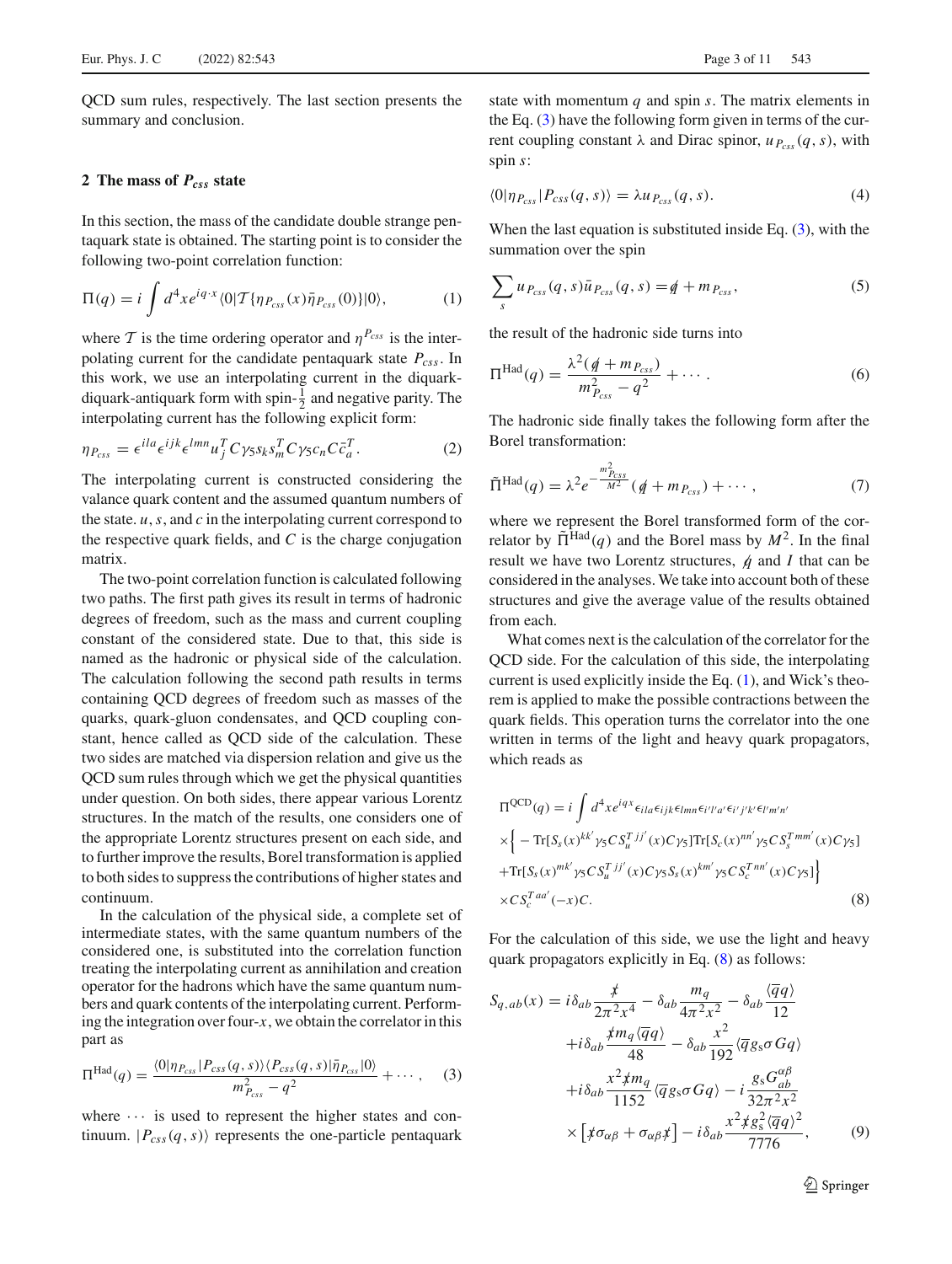and

<span id="page-3-2"></span>
$$
S_{c,ab}(x) = \frac{i}{(2\pi)^4} \int d^4k e^{-ik \cdot x} \left\{ \frac{\delta_{ab}}{k - m_Q} - \frac{g_s G_{ab}^{\alpha \beta}}{4} \frac{\sigma_{\alpha \beta} (k + m_Q) + (k + m_Q) \sigma_{\alpha \beta}}{(k^2 - m_Q^2)^2} + \frac{\pi^2}{3} \langle \frac{\alpha_s GG}{\pi} \rangle \delta_{ij} m_Q \frac{k^2 + m_Q k}{(k^2 - m_Q^2)^4} + \cdots \right\}, \tag{10}
$$

where  $G_{ab}^{\alpha\beta} = G_A^{\alpha\beta} t_{ab}^A$  and  $GG = G_A^{\alpha\beta} G_A^{\alpha\beta}$  with *a*, *b* = 1, 2, 3 and  $A = 1, 2, \ldots, 8$  and  $t^A = \frac{\lambda^A}{2}$  where  $\lambda^A$  is the Gell–Mann matrices. The sub-index  $q$  is used to represent *u* (*s*) quark. After the application of the Fourier and Borel transformations we get

<span id="page-3-0"></span>
$$
\tilde{\Pi}_i^{\text{QCD}}(s_0, M^2) = \int_{(2m_c + 2m_s)^2}^{s_0} ds e^{-\frac{s}{M^2}} \rho_i(s) + \Gamma_i(M^2), \qquad (11)
$$

where  $\rho_i(s)$  are the spectral densities. We obtain the spectral densities from the imaginary parts of the results as  $\frac{1}{\pi}$  Im $\Pi_i^{\text{QCD}}$ with *i* representing Lorentz structures, *q* or *I*. In order not to overwhelm the article with long expressions we will not present the explicit forms of  $\rho_i(s)$  and  $\Gamma_i(M^2)$  here and focus on just the results obtained from them. In Eq.  $(11)$ ,  $s<sub>0</sub>$  represents the threshold parameter that arises after the application of the continuum subtraction using the quark-hadron duality assumption, and  $M^2$  represents the Borel parameter. To obtain the physical quantities, mass and the current coupling constant, we match the results obtained from both the hadronic and QCD sides considering the coefficient of the same Lorentz structure. The results for both structures are:

$$
\lambda^2 e^{-\frac{m_{P_{CS}}^2}{M^2}} = \tilde{\Pi}_{q'}^{\text{QCD}}(s_0, M^2), \tag{12}
$$

and

$$
\lambda^2 m_{P_{\text{css}}} e^{-\frac{m_{P_{\text{css}}}^2}{M^2}} = \tilde{\Pi}_I^{\text{QCD}}(s_0, M^2). \tag{13}
$$

In principle, for the analyses, any of the Lorentz structure can be used. In our calculation we extract the results from both of them and obtain the final quantities by considering their averages. To obtain the results we need to use some input parameters which are presented in Table [1.](#page-3-1)

This table also contains the parameters necessary for the coupling constant calculations of the next section. Besides the input parameters given in Table [1,](#page-3-1) the mass calculations contain two more auxiliary parameters, which are the threshold parameter  $s_0$  and the Borel parameter  $M^2$ . The proper intervals of these parameters are determined from the analyses based on the standard criteria of the sum rule method. One of the criteria is a mild dependence of the results on these parameters. The second one is the dominance of the contribution of the considered state over the higher ones and the

<span id="page-3-1"></span>**Table 1** Some input parameters used in the analyses of mass and coupling constants

| Parameters                                   | Values                                                |
|----------------------------------------------|-------------------------------------------------------|
| $m_c$                                        | $1.27 \pm 0.02$ GeV [117]                             |
| m <sub>b</sub>                               | 4.18 <sup>+0.03</sup> GeV [117]                       |
| m <sub>s</sub>                               | $93^{+11}_{-5}$ MeV [117]                             |
| $\langle \bar{q}q \rangle$ (1GeV)            | $(-0.24 \pm 0.01)^3$ GeV <sup>3</sup> [118,119]       |
| $\langle \bar{s} s \rangle$                  | $0.8\langle \bar{q}q \rangle$ [118,119]               |
| $m_0^2$                                      | $(0.8 \pm 0.1)$ GeV <sup>2</sup> [118,119]            |
| $\langle \overline{q}g_s \sigma G q \rangle$ | $m_0^2\langle \bar{q}q\rangle$                        |
| $\langle \frac{\alpha_s}{\pi} G^2 \rangle$   | $(0.012 \pm 0.004)$ GeV <sup>4</sup> [120, 121]       |
| $m_{J/\psi}$                                 | $(3096.900 \pm 0.006)$ MeV [117]                      |
| $m_{D^-s}$                                   | $(1968.35 \pm 0.07)$ MeV [117]                        |
| $m_{\,\Xi^0}$                                | $(1314.86 \pm 0.20)$ MeV [117]                        |
| $m_{\Xi_c^+}$                                | $(2467.71 \pm 0.23)$ MeV [117]                        |
| $\lambda_{\Xi^0}$                            | $(3.8 \pm 0.2) \times 10^{-2}$ GeV <sup>3</sup> [122] |
| $\lambda_{\Xi_c^+}$                          | $(0.027 \pm 0.008)$ GeV <sup>3</sup> [123]            |
| $f_{J/\psi}$                                 | $(481 \pm 36)$ MeV [124]                              |
| $f_{D_{\rm s}^-}$                            | $(240 \pm 10)$ MeV [125]                              |

continuum. And the last one is the convergence of the operator product expansion (OPE). To obtain the proper intervals, we consider these criteria and get the regions for which these criteria are satisfied. The working interval of the Borel parameter  $M<sup>2</sup>$  can be deduced by imposing the higher-order terms in the OPE side to have small contributions, and the dominant contribution comes from the lowest state. We analyze the results accordingly and deduce the interval of the Borel parameters as:

$$
5.0 \text{ GeV}^2 \le M^2 \le 7.0 \text{ GeV}^2,\tag{14}
$$

and we extract the interval for the threshold parameter, which also has a connection to the energy of the possible excited state, as:

$$
24.5 \text{ GeV}^2 \le s_0 \le 26.5 \text{ GeV}^2. \tag{15}
$$

With the application of these parameters and the input parameters given in Table [1,](#page-3-1) finally, we get the mass and current coupling constant as

$$
m_{P_{\text{css}}} = 4600 \pm 155 \text{ MeV} \text{ and}
$$
  
\n
$$
\lambda_{P_{\text{css}}} = (0.81 \pm 0.21) \times 10^{-3} \text{ GeV}^6.
$$
 (16)

The results obtained here serve as input parameters for the next sections in which we discuss the strong decays of the considered state to  $\Xi^0 J/\psi$  and  $\Xi_c^+ D^-$  final states.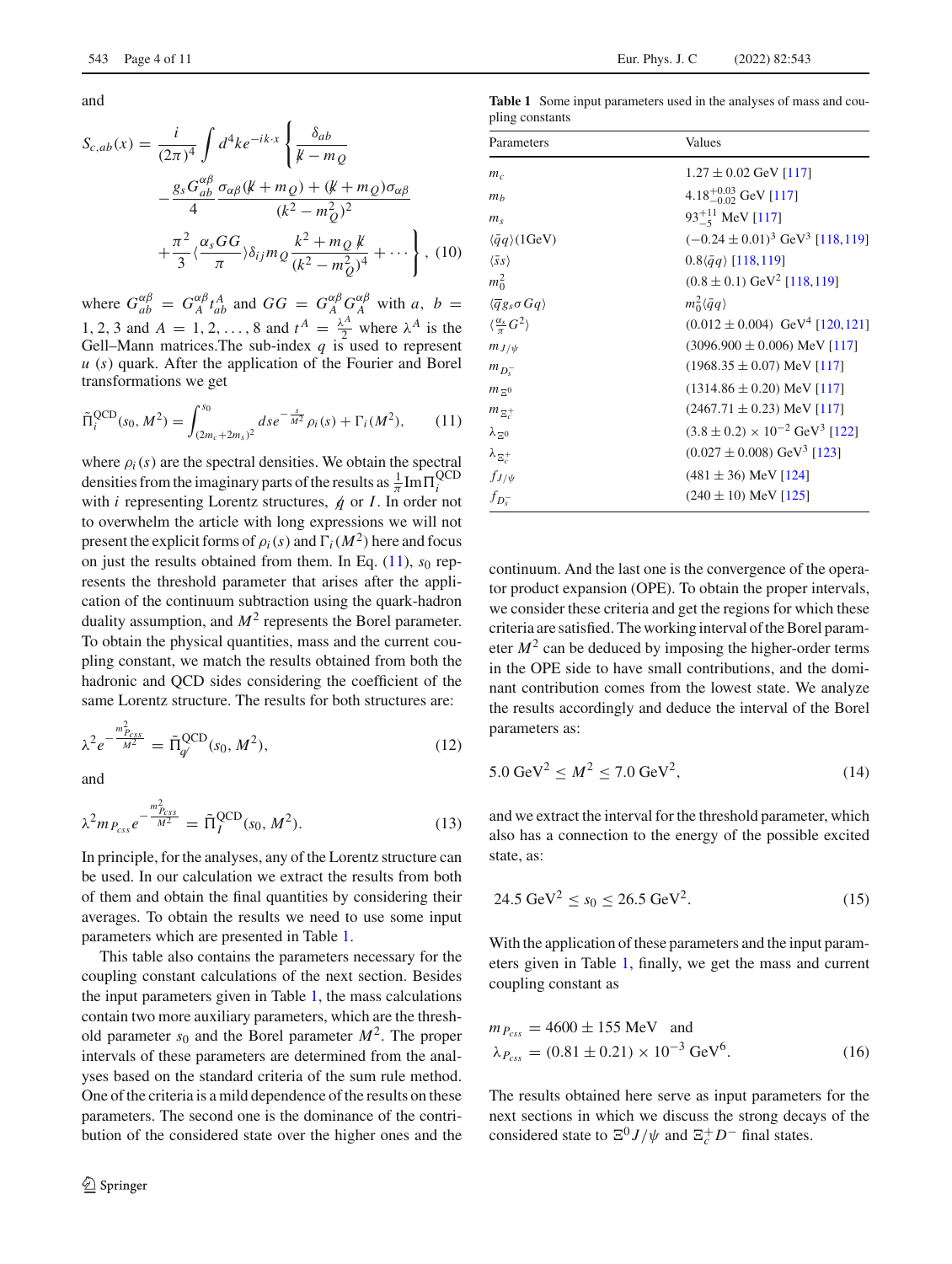## <span id="page-4-0"></span>**3** The strong decay  $P_{css} \rightarrow \Xi^0 J/\psi$

This section is devoted to the calculation of the width for the decay  $P_{css} \to \Xi^0 J/\psi$ . The calculation is performed via the three-point correlation function which has the following form:

<span id="page-4-6"></span>
$$
\Pi_{\mu}(p,q) = i^2 \int d^4x e^{-ip \cdot x} \times \int d^4y e^{ip' \cdot y} \langle 0 | T \{ \eta^{\Xi^0}(y) \eta_{\mu}^{J/\psi}(0) \bar{\eta}^{P_{css}}(x) \} | 0 \rangle.
$$
 (17)

In this three-point correlation function,  $\eta^{P_{CSS}}$  still represents the interpolating current for the candidate  $P_{\text{css}}$  state, which is given in Eq. [\(2\)](#page-2-4). The interpolating currents of final states,  $\Xi^0$  and  $J/\psi$  states, are represented by  $\eta^{\Xi^0}$  and  $\eta_{\mu}^{J/\psi}$ , respectively, and these currents have the following forms

<span id="page-4-5"></span>
$$
\eta^{\Xi^0} = -2\epsilon^{lmn} \sum_{i=1}^2 \left[ (s_l^T C A_1^i u_m) A_2^i s_n \right],
$$
  

$$
\eta_{\mu}^{J/\psi} = \bar{c}_l \gamma_{\mu} c_l,
$$
 (18)

with the sub-indices, *l*, *m*, *n*, we represent the color indices, and *u*, *s*, *c* are the quark fields,  $A_1^1 = I$ ,  $A_1^2 = A_2^1 = \gamma_5$ , and  $A_2^2 = \beta$  is an arbitrary parameter, and *C* is the charge conjugation operator. The parameter  $\beta$  is fixed from the analyses of the results, and its working interval is to be presented. The standard steps of the QCD sum rule are followed again, and the physical quantities, which are the coupling constants *g*<sup>1</sup> and *g*<sup>2</sup> for the strong vertex, are obtained via the match of the coefficients of the same Lorentz structures attained from the hadronic and QCD sides.

According to the standard QCD sum rule procedure, we first calculate the hadronic side via insertion of the complete sets of hadronic states with the same quantum numbers of the interpolating fields, and the four integrals are performed to obtain the following representation

The  $\varepsilon_{\mu}$ ,  $f_{J/\psi}$ ,  $\lambda_{P_{css}}$ ,  $\lambda_{\bar{\Xi}^0}$  in the matrix elements correspond to the polarization vector and the decay constant of the *J*/ψ state and the current coupling constants of the  $P_{CSS}$  and  $\mathbb{E}^0$ states, respectively.  $|P_{css}(p, s)\rangle$  represents the one-particle pentaquark state whose spinor is given by *u Pcss* and the spinor for the  $\Xi^0$  state is  $u_{\Xi^0}$ . The matrix element defining the coupling constants, *g*<sup>1</sup> and *g*2, is

<span id="page-4-2"></span>
$$
\langle J/\psi(q)\Xi^{0}(p',s')|P_{css}(p,s)\rangle = \epsilon^{*\nu}\bar{u}_{\Xi^{0}}(p',s')[g_{1}\gamma_{\nu} - \frac{i\sigma_{\nu\alpha}}{m_{\Xi^{0}}+m_{P_{css}}}q^{\alpha}g_{2}] \gamma_{5}u_{P_{css}}(p,s).
$$
 (21)

When we substitute the matrix elements given in Eqs. [\(20\)](#page-4-1) and  $(21)$  into the Eq.  $(19)$  together with the following summation over the spins of the spinors and polarization vector

<span id="page-4-7"></span>
$$
\sum_{s} u_{P_{CSS}}(p, s)\bar{u}_{P_{CSS}}(p, s) = (p + m_{P_{CSS}}),
$$
  

$$
\sum_{s'} u_{\Xi^0}(p', s')\bar{u}_{\Xi^0}(p', s') = (p' + m_{\Xi^0}),
$$
  

$$
\varepsilon_{\alpha}\varepsilon_{\beta}^* = -g_{\alpha\beta} + \frac{q_{\alpha}q_{\beta}}{m_{J/\psi}^2},
$$
 (22)

we get the physical side as

<span id="page-4-4"></span>
$$
\tilde{\Pi}_{\mu}^{\text{Had}}(p,q) \n= e^{-\frac{m_{P_{\text{css}}^2}}{M^2}} e^{-\frac{m_{\text{c}}^2}{M^2}} \frac{f_{J/\psi} \lambda_{\text{E}} \delta \lambda_{P_{\text{css}}} m_{\text{E}} \delta}{m_{J/\psi} (m_{\text{E}} \delta + m_{P_{\text{css}}}) (m_{J/\psi}^2 + Q^2)} \n\times \left[ g_1 (m_{\text{E}} \delta + m_{P_{\text{css}}})^2 + g_2 m_{J/\psi}^2 \right] \not{p} p_{\mu}^{\prime} \gamma_5 \n+ e^{-\frac{m_{P_{\text{css}}^2}}{M^2}} e^{-\frac{m_{\text{c}}^2 \delta}{M^2}} \frac{f_{J/\psi} \lambda_{\text{E}} \delta \lambda_{P_{\text{css}}}}{m_{J/\psi} (m_{\text{E}} \delta + m_{P_{\text{css}}}) (m_{J/\psi}^2 + Q^2)} \n\times \left[ -g_1 (m_{\text{E}} \delta + m_{P_{\text{css}}}) (m_{P_{\text{css}}}^3 + m_{P_{\text{css}}} Q^2 \n+ m_{\text{E}} \delta (2 m_{J/\psi}^2 + m_{\text{E}}^2 \delta + Q^2) \right) \n+ g_2 m_{J/\psi}^2 (m_{P_{\text{css}}}^2 + m_{P_{\text{css}}} m_{\text{E}} \delta - m_{\text{E}}^2 \delta + Q^2) \right] p_{\mu} \gamma_5 \n+ \text{other structures} + \cdots. \tag{23}
$$

<span id="page-4-3"></span>
$$
\Pi_{\mu}^{\text{Had}}(p,q)
$$
\n
$$
= \frac{\langle 0|\eta^{\Xi^{0}}|\Xi^{0}(p',s')\rangle\langle 0|\eta_{\mu}^{J/\psi}|J/\psi(q)\rangle\langle J/\psi(q)\Xi^{0}(p',s')|P_{\text{css}}(p,s)\rangle\langle P_{\text{css}}(p,s)|\bar{\eta}^{P_{\text{css}}}|0\rangle}{(m_{\Xi^{0}}^{2}-p'^{2})(m_{J/\psi}^{2}-q^{2})(m_{P_{\text{css}}}^{2}-p^{2})} + \cdots, \qquad (19)
$$

where  $\cdots$  represents the contributions coming from the higher states and continuum, the *p*, *p* , and *q* are the momenta of the  $P_{\text{css}}$  and  $\Xi^0$  and  $J/\psi$  states, respectively. To proceed, the matrix elements in the last result are required, and they are represented in terms of the masses and current coupling constants as:

<span id="page-4-1"></span>
$$
\langle 0|\eta^{P_{CSS}}|P_{CSS}(p,s)\rangle = \lambda_{P_{CSS}}u_{P_{CSS}}(p,s),
$$
  
\n
$$
\langle 0|\eta^{\mathbb{E}^0}|\Xi(p',s')\rangle = \lambda_{\mathbb{E}^0}u_{\mathbb{E}^0}(p',s'),
$$
  
\n
$$
\langle 0|\eta_{\mu}^{J/\psi}|J/\psi(q)\rangle = f_{J/\psi}m_{J/\psi}\varepsilon_{\mu}.
$$
\n(20)

In Eq. [\(23\)](#page-4-4),  $Q^2 = -q^2$ ,  $M^2$  and  $M'^2$  are the Borel parameters which are determined from the analysis of the results following standard criteria of the QCD sum rule method. In this part, only the terms containing the Lorentz structures  $\sqrt{p}p'_{\mu}\gamma_5$ ,  $p_{\mu}\gamma_5$  are given explicitly, and the result contains more Lorentz structures than the given ones. We present only these because we apply them directly in our further analyses. The contributions coming from the other struc-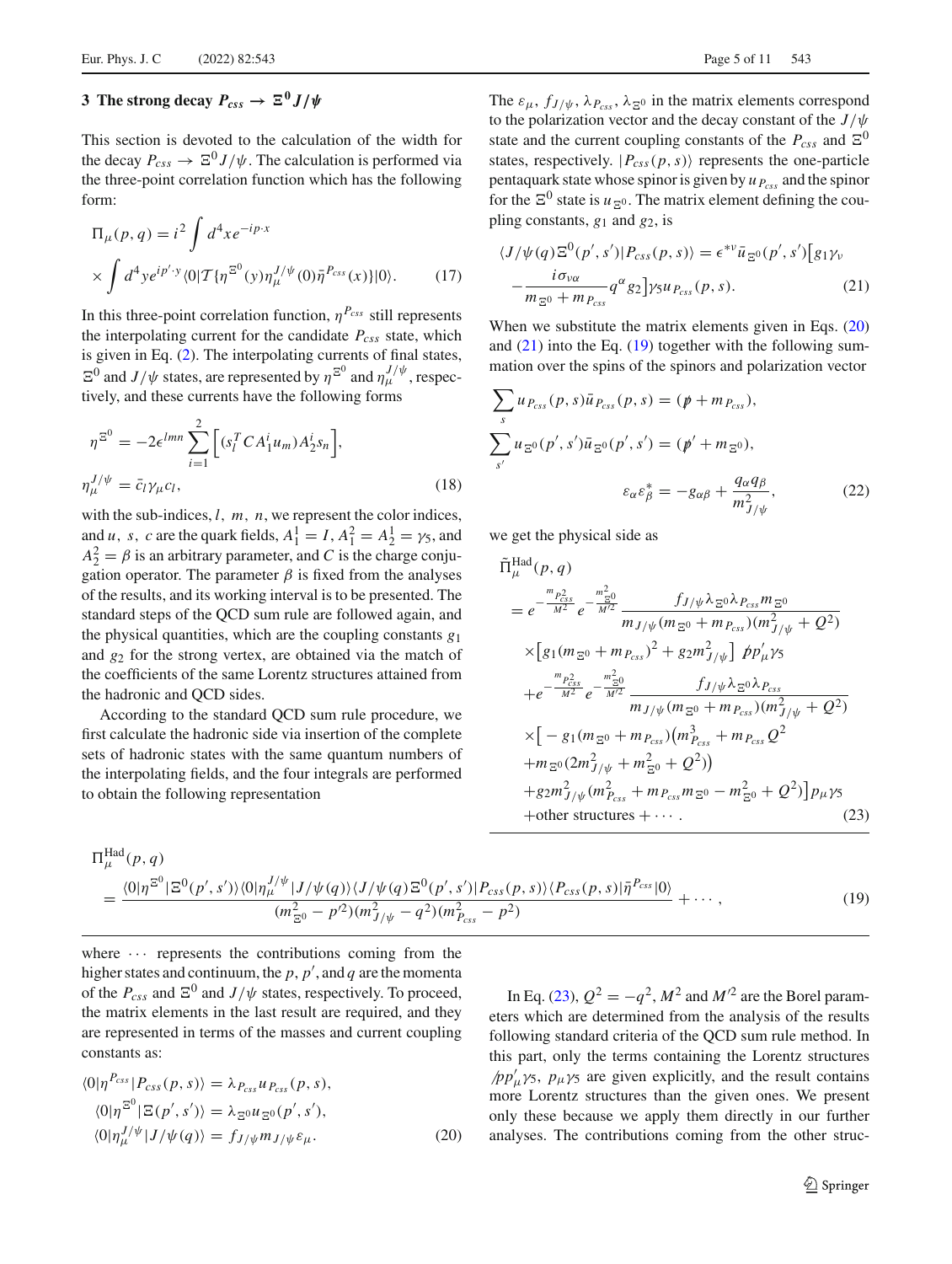tures and excited states and continuum are represented as other structures  $+\cdots$ .

After the physical side, the QCD side is calculated using the interpolating fields given in Eqs.  $(2)$  and  $(18)$  explicitly in the correlation function, Eq. [\(17\)](#page-4-6). Performing the possible contractions between the quark fields via Wick's theorem, the result is achieved in terms of the light and heavy quark propagators. This part results in

<span id="page-5-0"></span>
$$
\Pi_{\mu}^{\text{OPE}}(p, p', q) = i^2 \int d^4x e^{-ip \cdot x}
$$
\n
$$
\times \int d^4y e^{ip' \cdot y} \epsilon^{klm} \epsilon^{i'l' a'} \epsilon^{i'j' k'} \epsilon^{l'm'n'}
$$
\n
$$
\times 2 \sum_{i=1}^2 \left\{ Tr[\gamma_5 C S_u^{Tkj'}(y - x) (C A_1^i)^T S_s^{lk'}(y - x)] \right\}
$$
\n
$$
\times A_2^i S_s^{mm'}(y - x) \gamma_5 C S_c^{Tnn'}(-x) C \gamma_\mu C S_c^{T a'n}(x) C
$$
\n
$$
- A_2^i S_s^{mk'}(y - x) \gamma^5 C S_u^{Tkj'}(y - x) (C A_1^i)^T S_s^{lm'}(y - x)
$$
\n
$$
\times \gamma_5 C S_c^{Tnn'}(-x) C \gamma_\mu C S_c^{T a'n}(x) C \left.\right\}.
$$
\n(24)

In the last equation  $S_q^{ab}(x) = S_{u(s)}^{ab}(x)$  and  $S_c^{ab}(x)$  are the light and heavy quark propagators given in the Eqs. [\(9\)](#page-2-5) and [\(10\)](#page-3-2), respectively. This side emerges with the same Lorentz structures as in the hadronic side. We again isolate the coefficients of the structures used in the analyses, which are  $pp'_{\mu} \gamma_5$ ,  $p_{\mu} \gamma_5$ , and represent the QCD side as

$$
\Pi_{\mu}^{OPE}(p,q) = \Pi_1 \quad \dot{p}p'_{\mu}\gamma_5 + \Pi_2 \, p_{\mu}\gamma_5
$$
  
+other structures, (25)

where the other structures term represents the contributions coming from the other Lorentz structures. The calculations of the coefficients  $\Pi_i$  are performed using the light and the heavy quark propagators explicitly in the Eq. [\(24\)](#page-5-0). Then the

results are transformed to momentum space, and the four integrals are computed. Finally, after the application of the Borel transformation, the spectral densities are obtained from the imaginary parts of the results as  $\rho_i(s, s', q^2) = \frac{1}{\pi} Im[\Pi_i]$ and used in the following dispersion relation:

$$
\Pi_{i} = \int ds \int ds' \frac{\rho_{i}^{\text{pert}}(s, s', q^{2}) + \rho_{i}^{\text{non-pert}}(s, s', q^{2})}{(s - p^{2})(s' - p'^{2})}.
$$
\n(26)

The last equation represents the final form of the QCD side of the calculation with  $\rho_i^{\text{pert}}(s, s', q^2)$  and  $\rho_i^{\text{non-pert}}(s, s', q^2)$ being the perturbative and non-perturbative parts of the spectral densities, respectively, where  $i = 1, 2, \dots, 12$ . Again we will not give the lengthy mathematical expressions of the results here and focus on their analyses.

After the computation of each side, the matches of the results coming from the coefficients of the same Lorentz structures are used to attain the physical quantities, *g*<sup>1</sup> and *g*2. From the considered structures, we obtained the following two coupled relations:

$$
e^{-\frac{m_{P_{\text{css}}^2}}{M^2}} e^{-\frac{m_{\text{css}}^2}{M^2}} \frac{f_{J/\psi} \lambda_{\text{E}} \circ \lambda_{P_{\text{css}}} m_{\text{E}} \circ}{m_{J/\psi} (m_{\text{E}} \circ + m_{P_{\text{css}}}) (m_{J/\psi}^2 + Q^2)}
$$
  
\n
$$
\times [g_1 (m_{\text{E}} \circ + m_{P_{\text{css}}})^2 + g_2 m_{J/\psi}^2] = \tilde{\Pi}_1, \qquad (27)
$$
  
\n
$$
e^{-\frac{m_{P_{\text{css}}^2}}{M^2}} e^{-\frac{m_{\text{css}}^2}{M^2}} \frac{f_{J/\psi} \lambda_{\text{E}} \circ \lambda_{P_{\text{css}}}}{m_{J/\psi} (m_{\text{E}} \circ + m_{P_{\text{css}}}) (m_{J/\psi}^2 + Q^2)} [-g_1 (m_{\text{E}} \circ + m_{P_{\text{css}}}) (m_{P_{\text{css}}}^2 + m_{P_{\text{css}}}^2) ] - g_2 (m_{\text{E}}^2 \circ \lambda_{P_{\text{css}}}^2 + m_{\text{E}}^2)
$$

$$
+g_2m_{J/\psi}^2(m_{P_{css}}^2 + m_{P_{css}}m_{\Xi^0} - m_{\Xi^0}^2 + Q^2)\rbrack = \tilde{\Pi}_2, \quad (28)
$$

where  $\Pi_i$  is used to represent the  $\Pi_i$  after the Borel transformations. The solutions of these two relations for the *g*<sup>1</sup> and *g*<sup>2</sup> have the following forms:

$$
g_{1} = e^{\frac{m_{P_{CSs}}^{2}}{M^{2}}} e^{\frac{m_{\Xi_{0}}^{2}}{M^{2}}} \frac{m_{J/\psi} (m_{J/\psi}^{2} + Q^{2}) \left[ (m_{P_{CSs}}^{2} + m_{P_{CSs}} m_{\Xi^{0}} - m_{\Xi^{0}}^{2} + Q^{2}) \tilde{\Pi}_{1} - m_{\Xi^{0}} \tilde{\Pi}_{2} \right]}{2 f_{J/\psi} \lambda_{\Xi^{0}} \lambda_{P_{CSs}} m_{\Xi^{0}} [m_{P_{CSs}}^{3} + m_{P_{CSs}}^{2} m_{\Xi^{0}} + m_{P_{CSs}} Q^{2} + m_{\Xi^{0}} (m_{J/\psi}^{2} + Q^{2})]},
$$
  
\n
$$
g_{2} = e^{\frac{m_{P_{CSs}}^{2}}{M^{2}}} e^{\frac{m_{\Xi^{0}}^{2}}{M^{2}}} (m_{P_{CSs}} + m_{\Xi^{0}}) (m_{J/\psi}^{2} + Q^{2})
$$
  
\n
$$
\times \frac{\left[ [m_{P_{CSs}}^{3} + m_{P_{CSs}} Q^{2} + m_{\Xi^{0}} (2m_{J/\psi}^{2} + m_{\Xi^{0}}^{2} + Q^{2})] \tilde{\Pi}_{1} + m_{\Xi^{0}} (m_{P_{CSs}} + m_{\Xi^{0}}) \tilde{\Pi}_{2} \right]}{2 f_{J/\psi} \lambda_{\Xi^{0}} \lambda_{P_{CSs}} m_{\Xi^{0}} m_{J/\psi} [m_{P_{CSs}}^{3} + m_{P_{CSs}}^{2} m_{\Xi^{0}} + m_{P_{CSs}} Q^{2} + m_{\Xi^{0}} (m_{J/\psi}^{2} + Q^{2})]}. \tag{29}
$$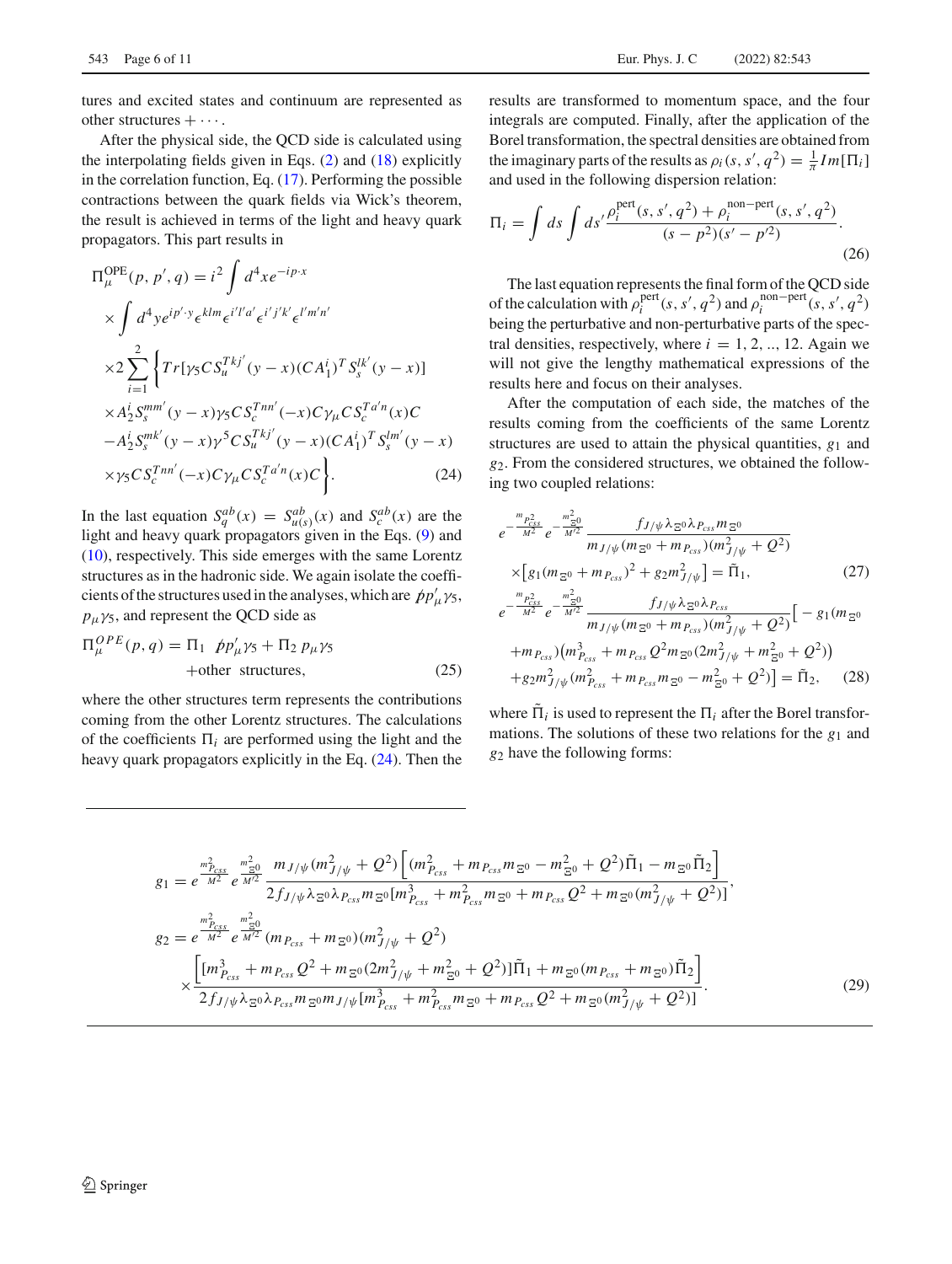These results also require some input parameters, which are given in Table [1](#page-3-1) and there enters five more auxiliary parameters into the coupling constant calculations, which are Borel parameters  $M^2$  and  $M'^2$ , threshold parameters  $s_0$  and  $s_0$  and the arbitrary parameter  $\beta$  present in the interpolating field of the  $\Xi^0$  baryon. To determine their working intervals, we seek their proper regions satisfying the standard QCD sum rule criteria whose details are also stated in the mass calculation part of this work. We extract the regions for the auxiliary parameters from our analyses as

$$
5.0 \text{ GeV}^2 \le M^2 \le 7.0 \text{ GeV}^2,
$$
  
1.6 \text{ GeV}^2 \le M'^2 \le 3.0 \text{ GeV}^2, (30)

and

$$
24.5 \text{ GeV}^2 \le s_0 \le 26.5 \text{ GeV}^2,
$$
  
2.0 \text{ GeV}^2 \le s'\_0 \le 2.5 \text{ GeV}^2. (31)

As for the parameter  $\beta$ , its interval is fixed by a parametric plot analysis of the results. In this analysis, the results are plotted as a function of  $\cos \theta$ , defining  $\beta = \tan \theta$ , and the regions with least sensitivity to the variation of  $\cos \theta$  are selected, which are obtained as

$$
-1.0 \le \cos \theta \le -0.5 \text{ and } 0.5 \le \cos \theta \le 1.0 \tag{32}
$$

We use all these auxiliary parameters and input parameters given in Table [1](#page-3-1) to analyze our results and attain the coupling constants for the decay channel under question. The results obtained from these sum rule analyses are reliable in a range of  $Q^2$  values. Therefore, to expand it to the region of interest, we apply a proper fit function which has the following form

$$
g_i(Q^2) = g_0 e^{c_1 \frac{Q^2}{m_{P_{CSs}}^2} + c_2 \left(\frac{Q^2}{m_{P_{CSs}}^2}\right)^2}.
$$
\n(33)

The values obtained for fit parameters  $g_0$ ,  $c_1$  and  $c_2$  are given in the Table [2.](#page-7-0)

As a final task, the coupling constants are applied to get the width of the considered decay channel,  $P_{CSS} \rightarrow \Xi^0 J/\psi$ with the following width formula

$$
\Gamma = \frac{f(m_{P_{css}}, m_{J/\psi}, m_{\Xi^0})}{16\pi m_{P_{css}}^2}
$$
\n
$$
\times \left[ -\frac{2(m_{J/\psi}^2 - (m_{\Xi^0} + m_{P_{css}})^2)}{m_{J/\psi}^2 (m_{\Xi^0} + m_{P_{css}})^2} \left( g_2^2 m_{J/\psi}^2 (m_{J/\psi}^2 + 2(m_{\Xi^0} - m_{P_{css}})^2) + 6g_1 g_2 m_{J/\psi}^2 (m_{\Xi^0} - m_{P_{css}}) (m_{\Xi^0} + m_{P_{css}}) + g_1^2 (2m_{J/\psi}^2 + (m_{\Xi^0} - m_{P_{css}})^2) (m_{\Xi^0} + m_{P_{css}})^2) \right],
$$
\n(34)

where

<span id="page-6-2"></span>
$$
f(x, y, z) = \frac{1}{2x} \sqrt{x^4 + y^4 + z^4 - 2x^2y^2 - 2x^2z^2 - 2y^2z^2}.
$$
\n(35)

The corresponding width is obtained as

$$
\Gamma(P_{\text{css}} \to \Xi^0 J/\psi) = 9.52 \pm 2.85 \text{ MeV}.
$$
 (36)

### <span id="page-6-0"></span>**4** The strong decay  $P_{css} \rightarrow \Xi_c^+ D_s^-$

To see the effects of the other channels on the total width of the possible double strange pentaquark state, we also consider its decay channel  $P_{css} \rightarrow \Xi_c^+ D_s^-$  in our calculation. This analysis may shed light on the identification of the possible main decay mode. Considering the available phase space, we take into account  $P_{css} \to \Xi_c^+ D_s^-$  decay and follow the similar calculation strategy of the previous section to obtain the corresponding decay width. For the three-point correlator for this decay, we again apply the one given in Eq. [\(17\)](#page-4-6), and we replace the  $\Pi_{\mu}(p, q)$  with  $\Pi(p, q)$ . And also, instead of the interpolating fields  $\eta_{\mu}^{J/\psi}$  and  $\eta^{\Xi^0}$  present in the Eq. [\(17\)](#page-4-6), we use the relevant interpolating fields  $\eta^{E_c^+}$  and  $\eta^{D_s^-}$  with the following explicit forms:

$$
\eta^{\Xi_c^+} = \epsilon^{abc} u_a^T C \gamma_5 s_b c_c, \eta^{D_s^-} = \bar{c}_i \gamma_5 s_i,
$$
\n(37)

<span id="page-6-1"></span>where the sub-indices, *a*, *b*, *c*, *i* are the color indices and *u*, *s*, *c* are the quark fields. The coupling constant *g* for this transition is calculated following the similar steps of the previous section. The calculation of the hadronic side results in

$$
\Pi^{\text{Had}}(p,q) = \frac{\langle 0|\eta^{\Xi_c^+}|\Xi_c(p',s')\rangle \langle 0|\eta^{D_s^-}|D_s(q)\rangle \langle D_s(q)\Xi_c(p',s')|P_{\text{CSS}}(p,s)\rangle \langle P_{\text{CSS}}(p,s)|\bar{\eta}^{P_{\text{CSS}}}|0\rangle}{(m_{\Xi_c^+}^2 - p'^2)(m_{D_s^-}^2 - q^2)(m_{P_{\text{CSS}}}^2 - p^2)} + \cdots, \tag{38}
$$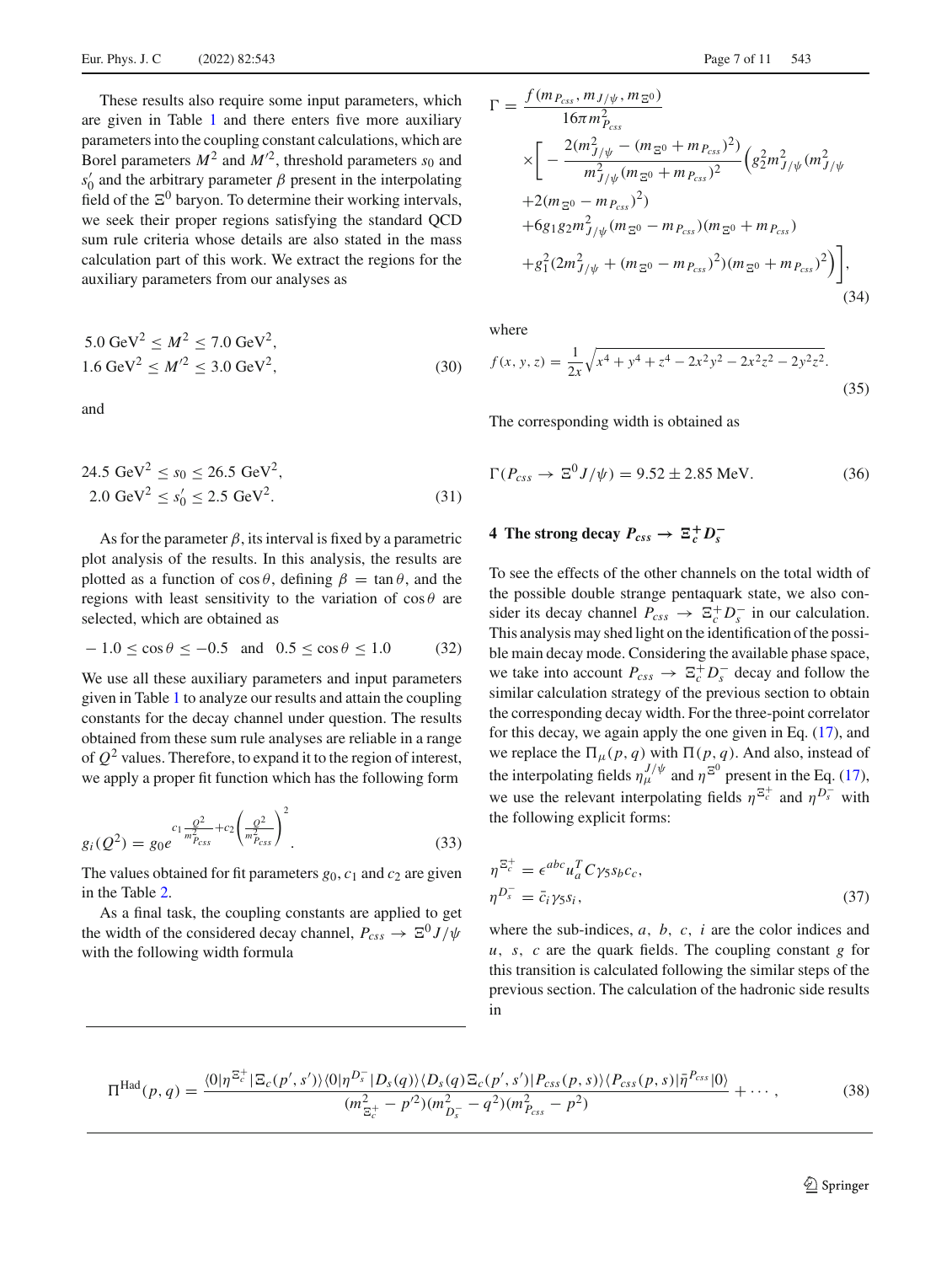<span id="page-7-0"></span>**Table 2** Values of the parameters for the fit functions of coupling constants, *g*<sup>1</sup> and *g*<sup>2</sup> for  $P_{css} \to \Xi^0 J/\psi$  decay and and *g* for  $P_{css} \to \Xi_c^+ D_s^-$  decay and their values obtained from the fit functions at  $Q^2 = -m_{J/\psi}^2$ and  $Q^2 = -m_{D_s^-}^2$ , respectively

Decay channel Coupling constant *g*<sup>0</sup> *c*<sub>1</sub> *c*<sub>2</sub>  $g_i(-m_{J/\psi}^2)$  $P_{css} \rightarrow \Xi^0 J/\psi$  $\frac{0}{\sqrt{y}}$  *g*<sub>1</sub> **g**<sub>1</sub> 12.80 **1.57** −0.91 **5.21** ± 0.78  $g_2$  7.80 1.40 4.02 9.45 ± 1.43 Decay channel Coupling constant  $g_0$  *c*<sub>1</sub> *c*<sub>2</sub>  $\frac{2}{D_s^{-}}$  $P_{css} \rightarrow \Xi_c^+ D_s^$  $s$  *g* 6.92 5.98 −8.16 0.23 ± 0.03

with the matrix elements

$$
\langle 0|\eta^{\Xi_c^+}|\Xi_c(p',s')\rangle = \lambda_{\Xi_c^+} u_{\Xi_c^+}(p',s'),
$$

$$
\langle 0|\eta^{D_s^-}|D_s(q)\rangle = \frac{f_{D_s^-}m_{D_s^-}^2}{m_s + m_c},
$$
(39)

where  $f_{D_s^-}$  and  $\lambda_{\Xi_c^+}$  in these matrix elements are the decay constant of the  $D_s^-$  meson and residue of the  $\Xi_c^+$  state, respectively. To define the coupling constant *g* of the decay we use

$$
\langle D_s(q)\Xi_c(p',s')|P_{css}(p,s)\rangle = g\bar{u}_{\Xi_c^+}(p',s')u_{P_{css}}(p,s). \tag{40}
$$

Substitution of these matrix elements into the Eq. [\(38\)](#page-6-1) and using the summation over the spins of the spinors using Eq. [\(22\)](#page-4-7) just by replacement of  $\Xi^0$  by  $\Xi_c^+$  gives the physical side as

$$
\tilde{\Pi}^{\text{Had}}(p,q) = e^{-\frac{m_{P_{\text{css}}^2}}{M^2}} e^{-\frac{m_{\Xi_c^+}^2}{M^2}} \frac{g f_{D_s^-} m_{D_s^-}^2 \lambda_{\Xi_c^+} \lambda_{P_{\text{css}}}}{(m_s + m_c)(m_{D_s^-}^2 + Q^2)} \not{p} \not{p}'
$$
\n
$$
+ \text{other structures} + \cdots. \tag{41}
$$

The above result presents the term with the Lorentz structures  $p \not p'$  that is used in the analysis of this decay, and the other terms and the contribution of the excited states are denoted by other structures  $+\cdots$ .

For the QCD side, that is obtained similarly as in the previous section, the result is

$$
\Pi^{\text{OPE}}(p, p', q) = i^2 \int d^4x e^{-ip \cdot x} \times \int d^4y e^{ip' \cdot y} \epsilon^{abc} \epsilon^{i'j'a'} \epsilon^{i'j'k'} \epsilon^{l'm'n'} \Big\{ Tr[S_s^{bk'}(y - x) \gamma_5 C S_u^{Taj'}(y - x) C \gamma_5] \times S_c^{cn'}(y - x) \gamma_5 C S_s^{Tim'}(-x) C \gamma_5 C S_c^{Tai'}(x) C \ -S_c^{cn'}(y - x) \gamma^5 C S_s^{Tbm'}(y - x) C \gamma_5 S_u^{aj'}(y - x) \times \gamma_5 C S_s^{Tik'}(-x) C \gamma_5 C S_c^{Tai'}(x) C \Big\}. \tag{42}
$$

The propagators present in this result are given in Eqs. [\(9\)](#page-2-5) and [\(10\)](#page-3-2), and the final form of the result contains the same Lorentz structures of the hadronic side. Taking the coefficient of the same Lorentz structure,  $p' p$ , from the OPE and hadronic sides and matching them, we get the corresponding coupling constant as:

$$
g = e^{\frac{m_{P_{CSS}}^2}{M^2}} e^{\frac{m_{\Xi_c^+}^2}{M^2}} \frac{(m_s + m_c)(m_{D_s^-}^2 + Q^2)}{f_{D_s^-} m_{D_s^-}^2 \lambda_{\Xi_c^+} \lambda_{P_{CSS}}} \tilde{\Pi}.
$$
 (43)

 $\Pi$  is the result obtained for the OCD side after the Borel transformation. The input parameters necessary for this calculation are also given in Table [1,](#page-3-1) and the auxiliary parameters,  $M^2$  and  $s_0$ , are taken as in the previous section. The  $M^2$ is set from the analyses as:

$$
3.0 \text{ GeV}^2 \le M'^2 \le 4.0 \text{ GeV}^2,\tag{44}
$$

and  $s'_0$  is determined as

$$
7.6 \text{ GeV}^2 \le s_0' \le 8.4 \text{ GeV}^2,\tag{45}
$$

based on the standard criteria of the QCD sum rule method.

The use of all the results with the mentioned input parameters leads to a coupling constant analysis that is again reliable in a region of  $Q^2$  values, which necessitates a proper fit function as in the previous section. Here we apply the fit function with the same form as that of the Sect. [3.](#page-4-0) The results for the fit parameters and the coupling constant obtained with the adopted fit function at  $Q^2 = -m_{D_s}^2$  for this decay mode are also presented in Table [2.](#page-7-0)

For this decay channel, the width of the decay is obtained using the following formula in terms of the coupling constant *g*:

$$
\Gamma = \frac{g^2 f(m_{P_{css}}, m_{D_s^-}, m_{\Xi_c^+})}{8\pi m_{P_{css}}^2} [(m_{P_{css}} + m_{\Xi_c^+})^2 - m_{D_s^-}^2)], \quad (46)
$$

where the  $f(m_{P_{css}}, m_{D_s^-}, m_{\Xi_c^+})$  is obtained from Eq. [\(35\)](#page-6-2). The width for this channel is obtained as

$$
\Gamma(P_{\text{css}} \to \Xi_c^+ D_s^-) = 2.77 \pm 0.72 \text{ MeV}.
$$
 (47)

As is seen from the present result, the width for the  $P_{css} \rightarrow \frac{\Xi_c^+ D_s^-}{\Sigma_c^+}$  channel is very small compared to the  $P_{CSS} \rightarrow \Xi^0 J/\psi.$ 

#### **5 Summary and conclusion**

The number of pentaquark candidate states is growing due to the improved analyses and the experimental techniques.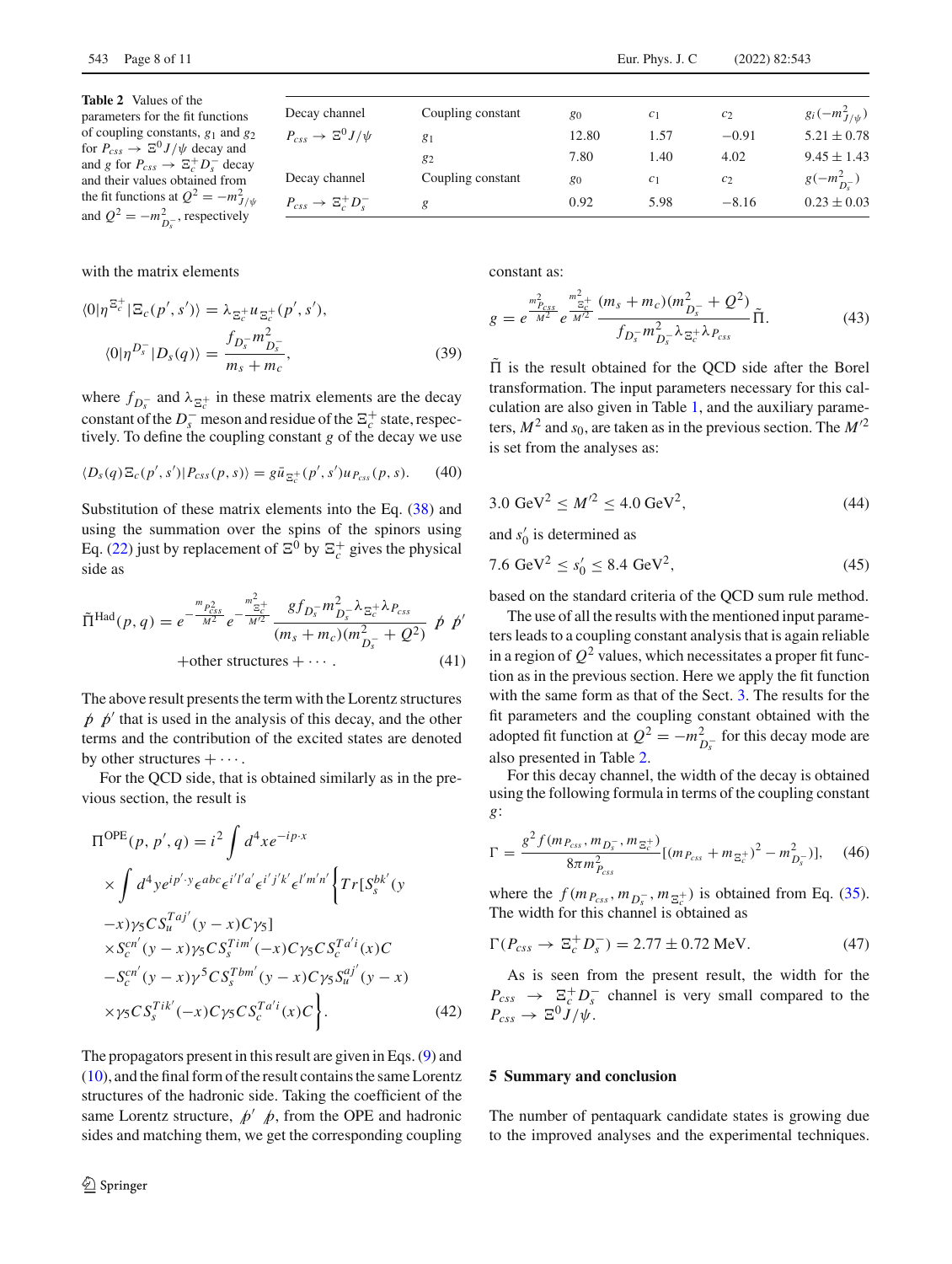Looking at the particle history, it is natural to expect such new pentaquark states with different quark substructures. Besides the state including a single strange quark  $P_{cs}(4459)^0$ observed by the LHCb Collaboration [\[12](#page-8-11)] in the  $J/\psi \Lambda$ invariant mass distribution of the  $\Xi_b^- \to J/\psi \Lambda K^-$  decay, the pentaquark states with double or triple strange quark content may exist and to be observed. By this expectation, in this work, we considered a possible pentaquark state with double strange quark. To analyze various properties of such a possible state, we applied the QCD sum rule method and used an interpolating current in the form of diquark-diquarkantiquark with spin-parity quantum numbers  $J^P = \frac{1}{2}$ . The QCD sum rule method was widely used in various analyses in literature and gave reliable predictions consistent with the experimental observations and the predictions of the other approaches.

In the first part, we calculated the mass for this state via two-point QCD sum rule. In the analyses we considered both of the present Lorentz structures and extracted average values for both the mass and current coupling constant of the state, which are  $m_{P_{CSS}} = 4600 \pm 155$  MeV and  $\lambda_{P_{\text{css}}}$  = (0.81 ± 0.21) × 10<sup>-3</sup> GeV<sup>6</sup>, respectively. Although the reported uncertainty for the mass well remains under the limits allowed by the method, it leaves a small energy range between the mass of the *Pcss* and masses of the constituent particles considering all the uncertainties.

The investigations in the literature for the presently observed pentaquark states indicate that the spectroscopic analyses may not be enough to fix the properties of such states. Therefore, we also expanded our analyses with the inclusion of the decay width computations for the strong decays of the considered state,  $P_{CSS} \rightarrow \Xi^0 J/\psi$  and  $P_{CSS} \rightarrow$  $\Xi_c^+ D_s^-$ . To obtain the corresponding widths, we need the coupling constants, *g*<sup>1</sup> and *g*<sup>2</sup> for former decay and *g* for the later one, defining these transitions, and they were calculated using three-point QCD sum rule approach at  $Q^2$  =  $-m_{J/\psi}^2$  and  $Q^2 = -m_{D_s^-}^2$ , respectively. Then these results were applied to get the corresponding widths as  $\Gamma(P_{CSS} \rightarrow$  $E^0 J/\psi$  = 9.52 ± 2.85 MeV and  $\Gamma(P_{css} \to \Xi_c^+ D_s^-)$  =  $2.77 \pm 0.72$  MeV.

For this pentaquark state one can also consider  $P_{\text{css}} \rightarrow$  $\Xi'_{c}^{+}D_{s}^{-}$  decay mode, however considering the masses of particles at final state, it is clear that the available phase space is smaller for this mode compared to the  $P_{css} \to \Xi_c^+ D_s^-$  channel. Due to this, the decay width for this mode is expected to be even smaller. As a result, the total width is predicted to be  $\Gamma = \Gamma(P_{css} \rightarrow \Xi^0 J/\psi) + \Gamma(P_{css} \rightarrow \Xi_c^+ D_s^-) =$  $12.29 \pm 2.94$  MeV with  $P_{css} \rightarrow \Xi^0 J/\psi$  being dominant decay mode.

The result of mass and obtained widths may shed light on the future observations of such states in  $J/\psi \Xi$  invariant mass. In the future, the experimentally observed such

states may be compared with the obtained results to provide insights into the explanation of their sub-structures and possible quantum numbers.

**Acknowledgements** K. Azizi is thankful to Iran Science Elites Federation (Saramadan) for the partial financial support provided under the Grant Number ISEF/M/400150.

**Data Availability Statement** This manuscript has no associated data or the data will not be deposited. [Authors' comment: All the numerical and mathematical data have been included in the paper and we have no other data regarding this paper.]

**Open Access** This article is licensed under a Creative Commons Attribution 4.0 International License, which permits use, sharing, adaptation, distribution and reproduction in any medium or format, as long as you give appropriate credit to the original author(s) and the source, provide a link to the Creative Commons licence, and indicate if changes were made. The images or other third party material in this article are included in the article's Creative Commons licence, unless indicated otherwise in a credit line to the material. If material is not included in the article's Creative Commons licence and your intended use is not permitted by statutory regulation or exceeds the permitted use, you will need to obtain permission directly from the copyright holder. To view a copy of this licence, visit [http://creativecomm](http://creativecommons.org/licenses/by/4.0/) [ons.org/licenses/by/4.0/.](http://creativecommons.org/licenses/by/4.0/)

Funded by SCOAP3.

### **References**

- <span id="page-8-0"></span>1. M. Gell-Mann, Phys. Lett. **8**, 214 (1964)
- <span id="page-8-1"></span>2. S.K. Choi et al. [Belle Collaboration], Phys. Rev. Lett. **91**, 262001 (2003). [arXiv:hep-ex/0309032](http://arxiv.org/abs/hep-ex/0309032)
- <span id="page-8-2"></span>3. B. Aubert et al. [BaBar], Phys. Rev. D **71**, 071103 (2005). [arXiv:hep-ex/0406022](http://arxiv.org/abs/hep-ex/0406022)
- <span id="page-8-3"></span>4. D. Acosta et al. [CDF], Phys. Rev. Lett. **93**, 072001 (2004). [arXiv:hep-ex/0312021](http://arxiv.org/abs/hep-ex/0312021)
- <span id="page-8-4"></span>5. T. Aaltonen et al. [CDF], Phys. Rev. Lett. **103**, 152001 (2009). [arXiv:0906.5218](http://arxiv.org/abs/0906.5218) [hep-ex]
- <span id="page-8-5"></span>6. V.M. Abazov et al. [D0], Phys. Rev. Lett. **93**, 162002 (2004). [arXiv:hep-ex/0405004](http://arxiv.org/abs/hep-ex/0405004)
- <span id="page-8-6"></span>7. R. Aaij et al. [LHCb], Eur. Phys. J. C **72**, 1972 (2012). [arXiv:1112.5310](http://arxiv.org/abs/1112.5310) [hep-ex]
- <span id="page-8-7"></span>8. S. Chatrchyan et al. [CMS], JHEP **04**, 154 (2013). [arXiv:1302.3968](http://arxiv.org/abs/1302.3968) [hep-ex]
- <span id="page-8-8"></span>9. R. Aaij et al. [LHCb Collaboration], Phys. Rev. Lett. **115**, 072001 (2015). [arXiv:1507.03414](http://arxiv.org/abs/1507.03414) [hep-ex]
- <span id="page-8-9"></span>10. R. Aaij et al. [LHCb], Phys. Rev. Lett. **117**(8), 082003 (2016). [arXiv:1606.06999](http://arxiv.org/abs/1606.06999) [hep-ex]
- <span id="page-8-10"></span>11. R. Aaij et al. [LHCb], Phys. Rev. Lett. **122**(22), 222001 (2019). [arXiv:1904.03947](http://arxiv.org/abs/1904.03947) [hep-ex]
- <span id="page-8-11"></span>12. R. Aaij et al. [LHCb], Sci. Bull. **66**, 1278–1287 (2021). [arXiv:2012.10380](http://arxiv.org/abs/2012.10380) [hep-ex]
- <span id="page-8-12"></span>13. R. Aaij et al. [LHCb], [arXiv:2108.04720](http://arxiv.org/abs/2108.04720) [hep-ex]
- <span id="page-8-13"></span>14. R. Chen, X. Liu, S.L. Zhu, Nucl. Phys. A **954**, 406–421 (2016). [arXiv:1601.03233](http://arxiv.org/abs/1601.03233) [hep-ph]
- <span id="page-8-14"></span>15. H.X. Chen, E.L. Cui, W. Chen, X. Liu, T.G. Steele, S.L. Zhu, Eur. Phys. J. C **76**(10), 572 (2016). [arXiv:1602.02433](http://arxiv.org/abs/1602.02433) [hep-ph]
- 16. K. Azizi, Y. Sarac, H. Sundu, Phys. Rev. D **95**(9), 094016 (2017). [arXiv:1612.07479](http://arxiv.org/abs/1612.07479) [hep-ph]
- 17. K. Azizi, Y. Sarac, H. Sundu, Phys. Lett. B **782**, 694–701 (2018). [arXiv:1802.01384](http://arxiv.org/abs/1802.01384) [hep-ph]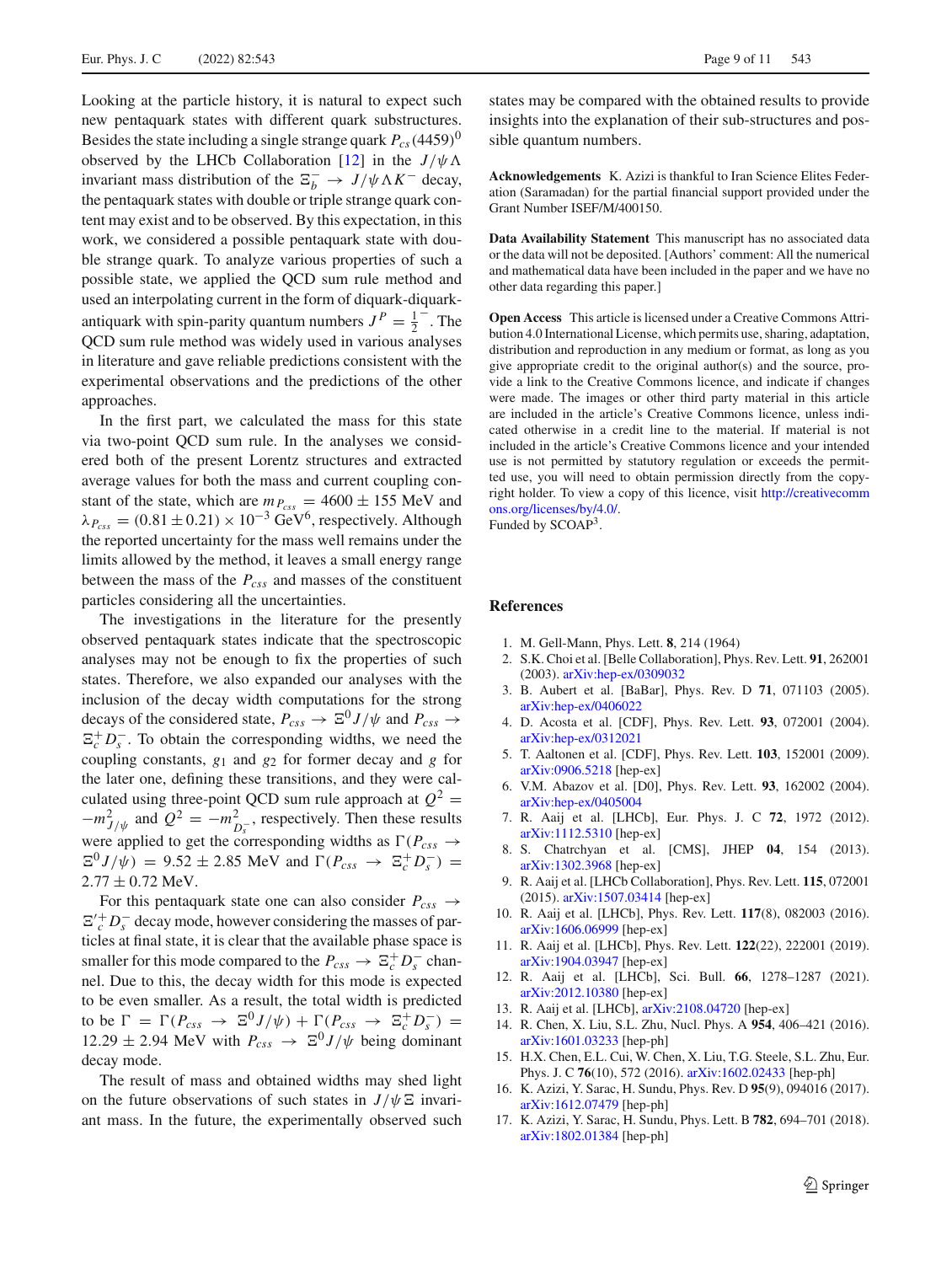- <span id="page-9-0"></span>18. K. Azizi, Y. Sarac, H. Sundu, Chin. Phys. C **45**(5), 053103 (2021). [arXiv:2011.05828](http://arxiv.org/abs/2011.05828) [hep-ph]
- <span id="page-9-1"></span>19. J. He, Eur. Phys. J. C **79**(5), 393 (2019). [arXiv:1903.11872](http://arxiv.org/abs/1903.11872) [hepph]
- <span id="page-9-2"></span>20. J.T. Zhu, L.Q. Song, J. He, Phys. Rev. D **103**(7), 074007 (2021). [arXiv:2101.12441](http://arxiv.org/abs/2101.12441) [hep-ph]
- <span id="page-9-3"></span>21. M.Z. Liu, Y.W. Pan, F.Z. Peng, M. Sánchez Sánchez, L.S. Geng, A. Hosaka, M. Pavon Valderrama, Phys. Rev. Lett. **122**(24), 242001 (2019). [arXiv:1903.11560](http://arxiv.org/abs/1903.11560) [hep-ph]
- <span id="page-9-4"></span>22. C.J. Xiao, Y. Huang, Y.B. Dong, L.S. Geng, D.Y. Chen, Phys. Rev. D **100**(1), 014022 (2019). [arXiv:1904.00872](http://arxiv.org/abs/1904.00872) [hep-ph]
- <span id="page-9-5"></span>23. Q.F. Lü, Y.B. Dong, Phys. Rev. D **93**(7), 074020 (2016). [arXiv:1603.00559](http://arxiv.org/abs/1603.00559) [hep-ph]
- <span id="page-9-6"></span>24. X. Hu, J. Ping, [arXiv:2109.09972](http://arxiv.org/abs/2109.09972) [hep-ph]
- <span id="page-9-7"></span>25. L. Meng, B. Wang, G.J. Wang, S.L. Zhu, [arXiv:1911.09250](http://arxiv.org/abs/1911.09250) [hepph]
- <span id="page-9-8"></span>26. R. Chen, X. Liu, X.Q. Li, S.L. Zhu, Phys. Rev. Lett. **115**(13), 132002 (2015). [arXiv:1507.03704](http://arxiv.org/abs/1507.03704) [hep-ph]
- 27. H.X. Chen, W. Chen, X. Liu, T.G. Steele, S.L. Zhu, Phys. Rev. Lett. **115**(17), 172001 (2015). [arXiv:1507.03717](http://arxiv.org/abs/1507.03717) [hep-ph]
- 28. J. He, Phys. Lett. B **753**, 547 (2016). [arXiv:1507.05200](http://arxiv.org/abs/1507.05200) [hep-ph]
- 29. U.G. Meißner, J.A. Oller, Phys. Lett. B **751**, 59 (2015). [arXiv:1507.07478](http://arxiv.org/abs/1507.07478) [hep-ph]
- 30. L. Roca, J. Nieves, E. Oset, Phys. Rev. D **92**(9), 094003 (2015). [arXiv:1507.04249](http://arxiv.org/abs/1507.04249) [hep-ph]
- 31. H.X. Chen, [arXiv:2011.07187](http://arxiv.org/abs/2011.07187) [hep-ph]
- 32. M.J. Yan, F.Z. Peng, M.S. Sánchez, M.P. Valderrama, [arXiv:2108.05306](http://arxiv.org/abs/2108.05306) [hep-ph]
- 33. Q. Wu, D.Y. Chen, R. Ji, Chin. Phys. Lett. **38**(7), 071301 (2021). [arXiv:2103.05257](http://arxiv.org/abs/2103.05257) [hep-ph]
- 34. H.X. Chen, W. Chen, X. Liu, X.H. Liu, Eur. Phys. J. C **81**(5), 409 (2021). [arXiv:2011.01079](http://arxiv.org/abs/2011.01079) [hep-ph]
- 35. K. Phumphan, W. Ruangyoo, C.C. Chen, A. Limphirat, Y. Yan, [arXiv:2105.03150](http://arxiv.org/abs/2105.03150) [hep-ph]
- 36. M.L. Du, V. Baru, F.K. Guo, C. Hanhart, U.G. Meißner, J.A. Oller, Q. Wang, JHEP **08**, 157 (2021). [arXiv:2102.07159](http://arxiv.org/abs/2102.07159) [hep-ph]
- 37. J.X. Lu, M.Z. Liu, R.X. Shi, L.S. Geng, Phys. Rev. D **104**(3), 034022 (2021). [arXiv:2104.10303](http://arxiv.org/abs/2104.10303) [hep-ph]
- <span id="page-9-11"></span>38. F. Gao, H.S. Li, [arXiv:2112.01823](http://arxiv.org/abs/2112.01823) [hep-ph]
- <span id="page-9-9"></span>39. N. Yalikun, B.S. Zou, [arXiv:2112.06426](http://arxiv.org/abs/2112.06426) [hep-ph]
- <span id="page-9-10"></span>40. C.H. Chen, Y.L. Xie, H.G. Xu, Z. Zhang, D.M. Zhou, Z.L. She, G. Chen, [arXiv:2111.03241](http://arxiv.org/abs/2111.03241) [hep-ph]
- <span id="page-9-12"></span>41. Z.G. Wang, Eur. Phys. J. C **76**(2), 70 (2016). [arXiv:1508.01468](http://arxiv.org/abs/1508.01468) [hep-ph]
- 42. L. Maiani, A.D. Polosa, V. Riquer, Phys. Lett. B **749**, 289 (2015). [arXiv:1507.04980](http://arxiv.org/abs/1507.04980) [hep-ph]
- 43. F. Giannuzzi, Phys. Rev. D **99**(9), 094006 (2019). [arXiv:1903.04430](http://arxiv.org/abs/1903.04430) [hep-ph]
- 44. G.N. Li, X.G. He, M. He, JHEP **12**, 128 (2015). [arXiv:1507.08252](http://arxiv.org/abs/1507.08252) [hep-ph]
- 45. R.F. Lebed, Phys. Lett. B **749**, 454 (2015). [arXiv:1507.05867](http://arxiv.org/abs/1507.05867) [hep-ph]
- 46. V.V. Anisovich, M.A. Matveev, J. Nyiri, A.V. Sarantsev, A.N. Semenova, [arXiv:1507.07652](http://arxiv.org/abs/1507.07652) [hep-ph]
- 47. Z.G. Wang, T. Huang, Eur. Phys. J. C **76**(1), 43 (2016). [arXiv:1508.04189](http://arxiv.org/abs/1508.04189) [hep-ph]
- 48. Z.G. Wang, Nucl. Phys. B **913**, 163–208 (2016). [arXiv:1512.04763](http://arxiv.org/abs/1512.04763) [hep-ph]
- 49. R. Ghosh, A. Bhattacharya, B. Chakrabarti, Phys. Part. Nucl. Lett. **14**(4), 550–552 (2017). [arXiv:1508.00356](http://arxiv.org/abs/1508.00356) [hep-ph]
- 50. Z.G. Wang, Eur. Phys. J. C **76**(3), 142 (2016). [arXiv:1509.06436](http://arxiv.org/abs/1509.06436) [hep-ph]
- 51. J.X. Zhang, Z.G. Wang, Z.Y. Di, Acta Phys. Polon. B **48**, 2013 (2017). [arXiv:1711.10728](http://arxiv.org/abs/1711.10728) [hep-ph]
- 52. Z.G. Wang, Int. J. Mod. Phys. A **35**(01), 2050003 (2020). [arXiv:1905.02892](http://arxiv.org/abs/1905.02892) [hep-ph]
- 53. Z.G. Wang, H.J. Wang, Q. Xin, Chin. Phys. C **45**, 063104 (2021). [arXiv:2005.00535](http://arxiv.org/abs/2005.00535) [hep-ph]
- 54. A. Ali, I. Ahmed, M.J. Aslam, A. Parkhomenko, A. Rehman, PoS **ICHEP2020**, 527 (2021). [arXiv:2012.07760](http://arxiv.org/abs/2012.07760) [hep-ph]
- <span id="page-9-14"></span>55. G.J. Wang, R. Chen, L. Ma, X. Liu, S.L. Zhu, Phys. Rev. D **94**(9), 094018 (2016). [arXiv:1605.01337](http://arxiv.org/abs/1605.01337) [hep-ph]
- 56. K. Azizi, Y. Sarac, H. Sundu, Phys. Rev. D **103**(9), 094033 (2021). [arXiv:2101.07850](http://arxiv.org/abs/2101.07850) [hep-ph]
- 57. V.V. Anisovich, M.A. Matveev, J. Nyiri, A.V. Sarantsev, A.N. Semenova, Int. J. Mod. Phys. A **30**(32), 1550190 (2015). [arXiv:1509.04898](http://arxiv.org/abs/1509.04898) [hep-ph]
- <span id="page-9-13"></span>58. Z.G. Wang, Int. J. Mod. Phys. A **36**(10), 2150071 (2021). [arXiv:2011.05102](http://arxiv.org/abs/2011.05102) [hep-ph]
- <span id="page-9-15"></span>59. R. Zhu, C.F. Qiao, Phys. Lett. B **756**, 259 (2016). [arXiv:1510.08693](http://arxiv.org/abs/1510.08693) [hep-ph]
- <span id="page-9-16"></span>60. F.K. Guo, U.G. Meißner, W. Wang, Z. Yang, Phys. Rev. D **92**(7), 071502 (2015). [arXiv:1507.04950](http://arxiv.org/abs/1507.04950) [hep-ph]
- 61. F.K. Guo, U.G. Meißner, J. Nieves, Z. Yang, Eur. Phys. J. A **52**(10), 318 (2016). [arXiv:1605.05113](http://arxiv.org/abs/1605.05113) [hep-ph]
- 62. M. Mikhasenko, [arXiv:1507.06552](http://arxiv.org/abs/1507.06552) [hep-ph]
- 63. X.H. Liu, Q. Wang, Q. Zhao, Phys. Lett. B **757**, 231–236 (2016). [arXiv:1507.05359](http://arxiv.org/abs/1507.05359) [hep-ph]
- 64. M. Bayar, F. Aceti, F.K. Guo, E. Oset, Phys. Rev. D **94**(7), 074039 (2016). [arXiv:1609.04133](http://arxiv.org/abs/1609.04133) [hep-ph]
- <span id="page-9-17"></span>65. S.X. Nakamura, Phys. Rev. D **103**, 111503 (2021). [arXiv:2103.06817](http://arxiv.org/abs/2103.06817) [hep-ph]
- <span id="page-9-18"></span>66. S.X. Nakamura, A. Hosaka, Y. Yamaguchi, Phys. Rev. D **104**(9), L091503 (2021). [arXiv:2109.15235](http://arxiv.org/abs/2109.15235) [hep-ph]
- <span id="page-9-19"></span>67. X. Liu, H. Huang, J. Ping, Phys. Rev. C **102**(2), 025204 (2020). [arXiv:2005.09646](http://arxiv.org/abs/2005.09646) [hep-ph]
- <span id="page-9-20"></span>68. H.X. Chen, L.S. Geng, W.H. Liang, E. Oset, E. Wang, J.J. Xie, Phys. Rev. C **93**(6), 065203 (2016). [arXiv:1510.01803](http://arxiv.org/abs/1510.01803) [hep-ph]
- <span id="page-9-21"></span>69. A. Feijoo, V.K. Magas, A. Ramos, E. Oset, Eur. Phys. J. C **76**(8), 446 (2016). [arXiv:1512.08152](http://arxiv.org/abs/1512.08152) [hep-ph]
- 70. Y. Irie, M. Oka, S. Yasui, Phys. Rev. D **97**(3), 034006 (2018). [arXiv:1707.04544](http://arxiv.org/abs/1707.04544) [hep-ph]
- 71. R. Chen, J. He, X. Liu, Chin. Phys. C **41**(10), 103105 (2017). [arXiv:1609.03235](http://arxiv.org/abs/1609.03235) [hep-ph]
- 72. Q. Zhang, B.R. He, J.L. Ping, [arXiv:2006.01042](http://arxiv.org/abs/2006.01042) [hep-ph]
- 73. E.Y. Paryev, [arXiv:2007.01172](http://arxiv.org/abs/2007.01172) [nucl-th]
- 74. T. Gutsche, V.E. Lyubovitskij, Phys. Rev. D **100**(9), 094031 (2019). [arXiv:1910.03984](http://arxiv.org/abs/1910.03984) [hep-ph]
- <span id="page-9-23"></span>75. K. Azizi, Y. Sarac, H. Sundu, Phys. Rev. D **96**(9), 094030 (2017). [arXiv:1707.01248](http://arxiv.org/abs/1707.01248) [hep-ph]
- <span id="page-9-24"></span>76. K. Azizi, Y. Sarac, H. Sundu, Phys. Rev. D **98**(5), 054002 (2018). [arXiv:1805.06734](http://arxiv.org/abs/1805.06734) [hep-ph]
- 77. X. Cao, F.K. Guo, Y.T. Liang, J.J. Wu, J.J. Xie, Y.P. Xie, Z. Yang, B.S. Zou, Phys. Rev. D **101**(7), 074010 (2020). [arXiv:1912.12054](http://arxiv.org/abs/1912.12054) [hep-ph]
- <span id="page-9-25"></span>78. J.R. Zhang, Phys. Rev. D **103**(7), 074016 (2021). [arXiv:2011.04594](http://arxiv.org/abs/2011.04594) [hep-ph]
- 79. Y.P. Xie, V.P. Goncalves, Phys. Lett. B **814**, 136121 (2021). [arXiv:2012.07501](http://arxiv.org/abs/2012.07501) [hep-ph]
- <span id="page-9-26"></span>80. F.L. Wang, R. Chen, X. Liu, Phys. Rev. D **103**(3), 034014 (2021). [arXiv:2011.14296](http://arxiv.org/abs/2011.14296) [hep-ph]
- <span id="page-9-27"></span>81. Q. Meng, E. Hiyama, K.U. Can, P. Gubler, M. Oka, A. Hosaka, H. Zong, Phys. Lett. B **798**, 135028 (2019). [arXiv:1907.00144](http://arxiv.org/abs/1907.00144) [nucl-th]
- 82. Y. Liu, M.A. Nowak, I. Zahed, [arXiv:2108.04334](http://arxiv.org/abs/2108.04334) [hep-ph]
- 83. B. Wang, L. Meng, S.L. Zhu, Phys. Rev. D **101**(3), 034018 (2020). [arXiv:1912.12592](http://arxiv.org/abs/1912.12592) [hep-ph]
- <span id="page-9-22"></span>84. Y. Liu, M.A. Nowak, I. Zahed, Phys. Rev. D **104**(11), 114022 (2021). [arXiv:2108.07074](http://arxiv.org/abs/2108.07074) [hep-ph]
- 85. J.F. Giron, R.F. Lebed, Phys. Rev. D **104**(11), 114028 (2021). [arXiv:2110.05557](http://arxiv.org/abs/2110.05557) [hep-ph]